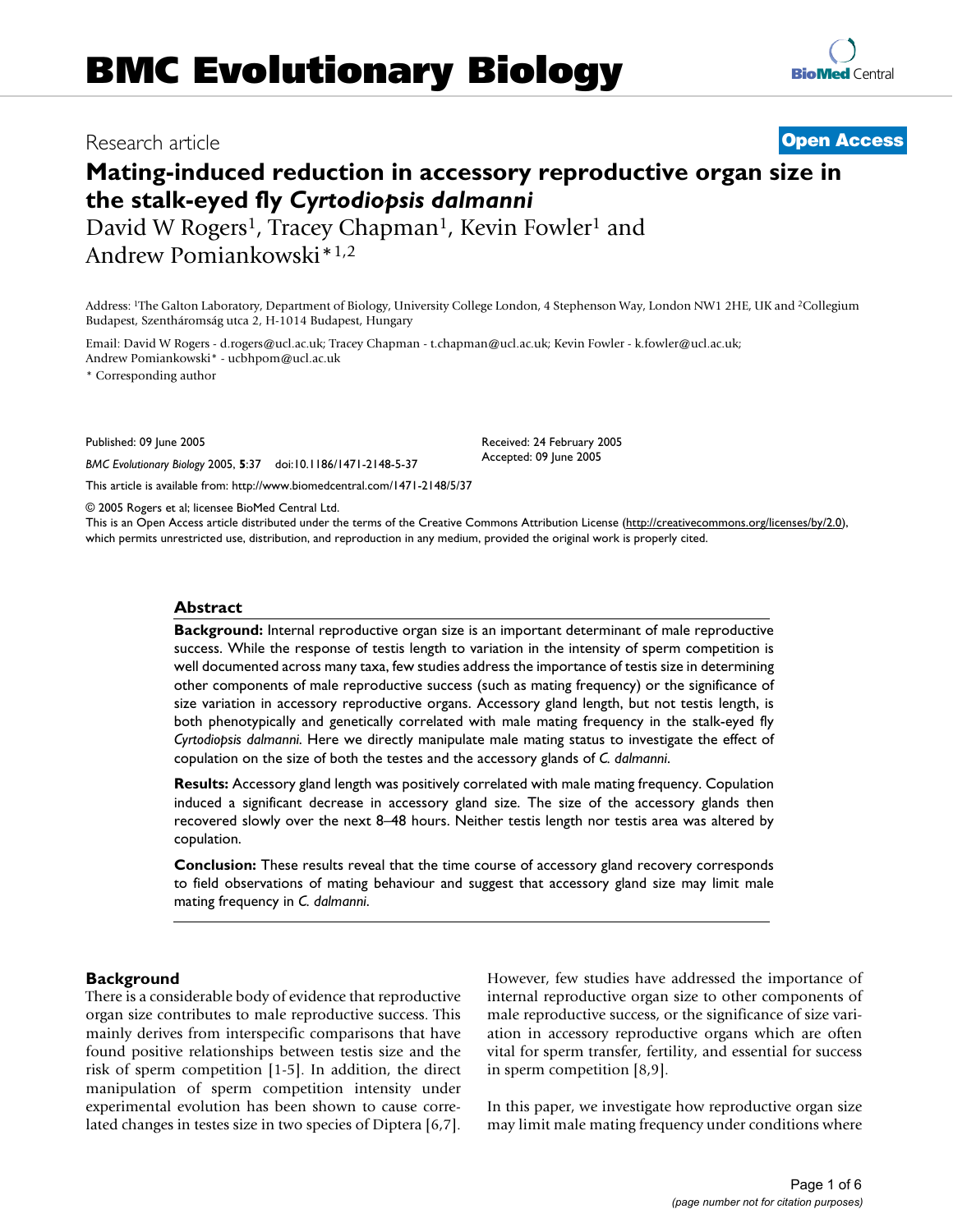males encounter high numbers of mating opportunities and are thus potentially at risk of sperm or seminal fluid depletion [10-12]. Previous data support the hypothesis that male mating frequency can be limited by reproductive organ size in insects. For example, in dung flies, the length of the proximal section of the testis decreases with the number of copulations achieved in *Scathophaga stercoraria* [13] and increasing copula duration in *Sepsis cynipsea* [14]. Testis mass is also lower in mated than in unmated Dawson's burrowing bees *Amegilla dawsoni* [15]. In contrast, accessory gland size, but not testis size, is phenotypically correlated with male mating frequency in *Drosophila melanogaster* [16] and accessory glands become completely depleted and reduced in volume after 4–5 matings, leading to decreased fertility even though motile sperm remain in the seminal vesicles [17,18]. The ability to replenish reserves of sperm and seminal fluid likely further constrains male mating frequency (reviewed in [10]). Mating stimulates the replenishment of accessory gland products in *D. melanogaster* [19]. This resynthesis reaches a maximum after 2–4 hours and decreases to basal levels after 48 hours in *Drosophila funebris* [20].

In this study, we used the stalk-eyed fly *Cyrtodiopsis dalmanni* to test whether testis and accessory gland size are affected by mating. This is an ideal species, as males and females regularly mate at extremely high frequency [21- 23]. Over 90% of matings occur in nocturnal aggregations which usually consist of a single male and a harem of several females [24] (up to 24 in the closely related species *Cyrtodiopsis whitei* [25]). Females join aggregations each evening and mate in the period immediately following dawn before dispersing [25,26]. During copulation, males transfer a single small spermatophore composed of sperm from the testes enveloped in accessory gland secretions [27]. Previous work has shown that accessory gland length, but not testis length, is phenotypically correlated with male mating frequency [22]. Additionally, bidirectional artificial selection on male mating frequency resulted in a correlated response in accessory gland length but not in testis length [23]. While correlative evidence, whether phenotypic or genetic, indicates an association between accessory gland size and male mating frequency, it does not establish a direct physiological relationship between these two variables. In the current study, we provide direct evidence that mating induces a decrease in accessory gland, but not testis, size. Furthermore, we demonstrate that the timecourse of post-copulatory recovery of accessory gland size closely mirrors field observations of mating patterns in *C. dalmanni*.

## **Results**

We manipulated male mating status by providing males with the opportunity to mate with 6 virgin females for 60 minutes immediately following artificial dawn. Mated

males were dissected at fixed times following this mating period (0 hours, 2 hours, 8 hours, 24 hours and 48 hours) and the sizes of their testes and accessory glands were compared to unmated control males. Mating resulted in a significant decrease in accessory gland length, but glands returned to their original size over the course of the next 8 to 48 hours. At average levels of male eyespan, included to as a measure of body size to control for allometric variation ( $F_{1,185}$  = 5.25,  $p = 0.0231$ ), mating status affected accessory gland length  $(F_{5,185} = 4.72, p = 0.0004)$ . Post-hoc Tukey HSD tests revealed that males dissected immediately after mating or 2 hours after mating exhibited significantly smaller accessory glands than unmated controls. Gland length began to recover after 8 hours and by 48 hours after mating the accessory glands were significantly longer than immediately following mating (Fig. [1\)](#page-2-0). Removing unmated control males from the analysis revealed a positive effect of mating frequency on accessory gland length ( $b \pm s.e. = 0.0228 \pm 0.0086$ ,  $t_{149} = 2.67$ ,  $p =$ 0.0085) after controlling for the significant effect of recovery time  $(F_{4,149} = 3.38, p = 0.0111)$ . Males mated a mean  $\pm$ s.e. of  $3.79 \pm 0.20$  (range: 1–12) times during the course of the 60 minute observation period, and mating frequency did not vary between groups dissected at different times  $F_{4,150} = 1.08$ ,  $p = 0.3667$ ). Identical results were obtained when accessory gland length was replaced with area, but are not included as accessory gland length and the square root of area were highly positively correlated (r90 = 0.926, *p <*0.0001).

Mating did not result in a decrease in testis length compared to unmated controls (Tukey HSD, Fig. [2](#page-3-0)). However, significant differences in testis length were detected between males measured at different recovery times  $(F_{5,185} = 3.10, p = 0.0102)$ . Post-hoc Tukey HSD tests revealed that males allowed to recover for 48 hours exhibited shorter testes than males allowed to recover for 2 or 24 hours. Testis length scaled with male eyespan  $(F_{1,185} =$ 1.71,  $p = 0.0054$ ). Removing unmated males from the analysis failed to reveal any association between testis length and mating frequency ( $F_{1,147} = 0.68$ ,  $p = 0.4100$ ) after controlling for recovery time  $F_{4,147} = 3.66$ ,  $p =$ 0.0071) and eyespan (*F*1,147 = 4.33, *p* = 0.0392). Testis length and the square root of area were positively correlated  $(r_{61} = 0.691, p < 0.0001)$ . As testis length explained less than half of the variance in testis area ( $r^2$  = 0.477), we also directly compared testis area in males immediately after mating to that in unmated controls and detected no difference (mean  $\pm$  s.e.: mated = 0.801  $\pm$  0.021, unmated  $= 0.792 \pm 0.020$ ,  $t_{65} = 0.276$ ,  $p = 0.7834$ .

## **Discussion**

Male accessory gland size in *C. dalmanni* decreased dramatically following copulation and slowly recovered over the next 8–48 hours. After removing the effect of recovery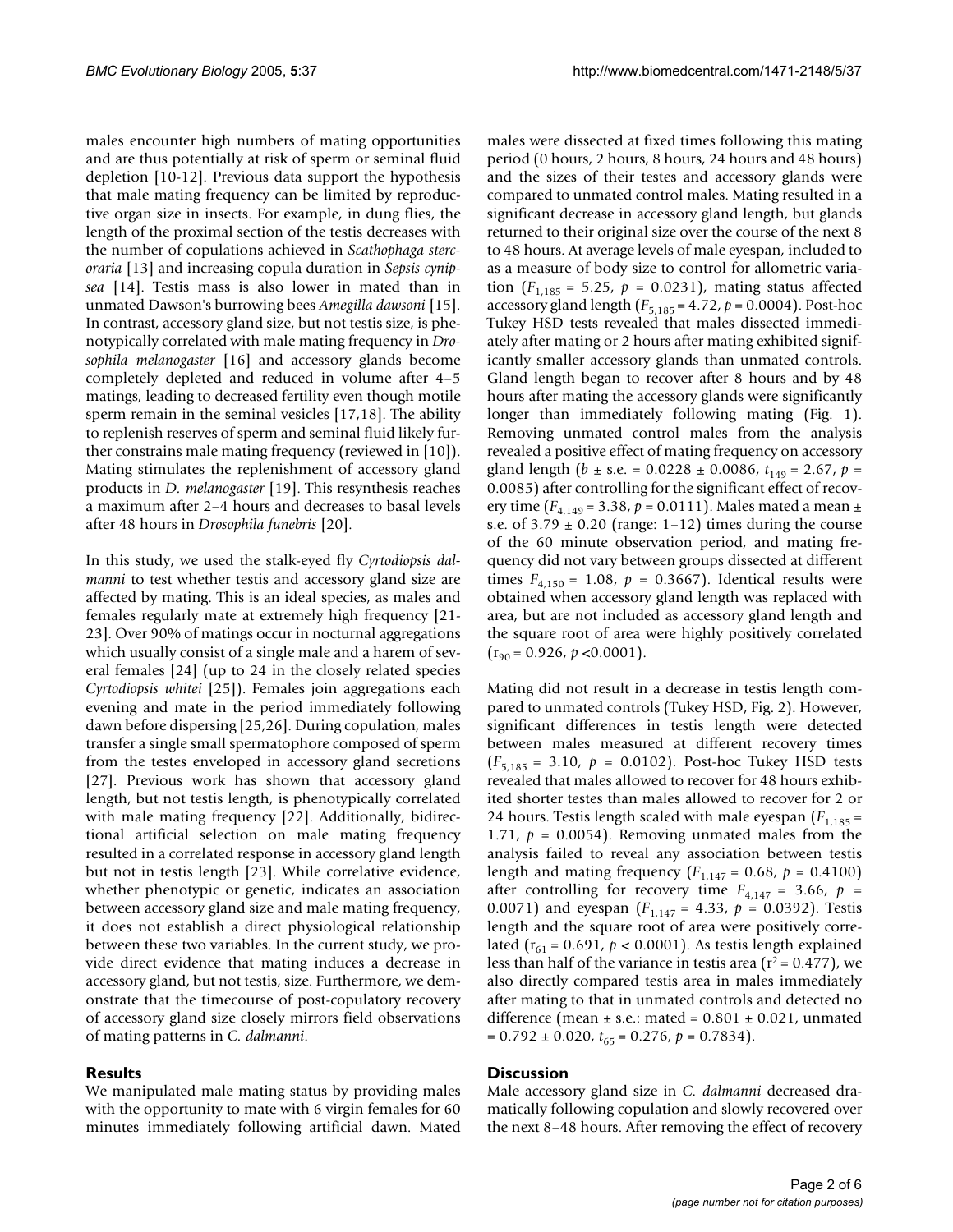<span id="page-2-0"></span>

Figure 1

**Reduction and subsequent recovery of accessory gland length following mating.** Mean accessory gland length decreased from 2.10 mm to 1.85 mm following mating and was restored to the original size within 8–48 hours. Controls (con) were unmated (virgin) males. Columns not marked with the same letter are significantly different (Tukey HSD). Values shown are least squares means ± s.e. at average values of male eyespan.

time, accessory gland length was positively correlated with male mating frequency. Neither testis length nor testis area appeared to be altered by copulation; no significant difference in testis length was observed between mated and unmated males in the 48 hours following copulation.

Both male and female stalk-eyed flies mate frequently. In the current study, each male mated an average of 3.79 times (up to a maximum of 12) during the 60-minute observation period. Only 23.9% (37 out of 155) of males mated at least 6 times and therefore 76.1% (118 out of 155) of males failed to mate with all 6 virgin females provided. As females housed with three males will mate an average of 5.51 times during the 60 minutes following artificial dawn [28], it is clear that male mating frequency was limited by physiological ability rather than the availability of willing females.

In the field, copulations occur primarily at dawn [24,25]. Our observations of the recovery of the accessory glands match this behavioural pattern, as 24 hours after copulation (i.e. the subsequent dawn period), the accessory glands had recovered their original pre-mating size. We found that the accessory glands had partially recovered after 8 hours which is consistent with the lower frequency of mating observed at dusk [24,25], whereas little recovery was observed in the hours immediately following copulation when flies leave mating aggregations to forage.

The two most plausible physiological constraints on male mating frequency in *C. dalmanni* are the availability of accessory gland products and the availability of sperm, both of which are required to produce spermatophores [27]. Several lines of evidence indicate that accessory gland size is more likely to limit mating frequency than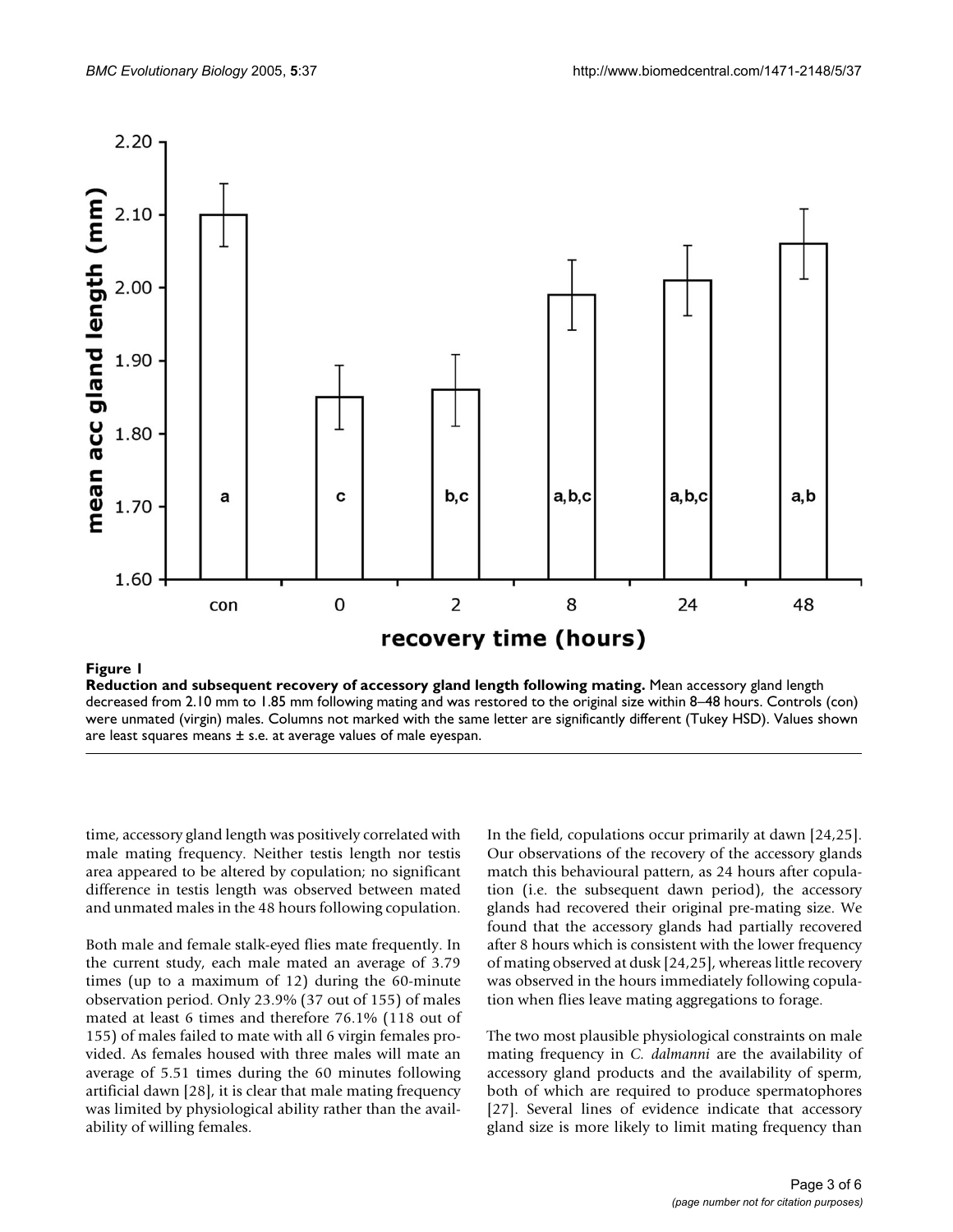<span id="page-3-0"></span>

## **Figure 2**

**Response of testis length to mating.** Males dissected 48 hours after mating exhibited smaller testes than males dissected at 2 hours and 24 hours post-mating. Controls (con) were unmated (virgin) males. Columns not marked with the same letter are significantly different (Tukey HSD). Values shown are least squares means ± s.e. at average values of male eyespan.

testis length. First, we have demonstrated a decrease in accessory gland size following copulation and the subsequent recovery closely mirrors mating behaviour in the field. No significant reduction in testis size was observed in mated males compared to unmated controls. Second, our study confirms the results of a previous experiment showing that accessory gland length, but not testis length, is phenotypically correlated with male mating frequency [22]. Third, bidirectional artificial selection on male mating frequency produced a correlated response in accessory gland length but not testis length [23]. However, we cannot exclude the possibility that some other currently unknown factor is the primary constraint on male mating frequency in *C. dalmanni*.

The full importance of the accessory glands in stalk-eyed fly reproduction is poorly understood. Accessory gland products form the casing of the spermatophore and consequently are necessary for sperm transfer [27]. Furthermore, accessory gland products appear to be important in sperm competition as seminal fluid can decrease the viability of sperm from particular rival males in the female spermathecae [29]. However, in contrast to *D. melanogaster* [30], accessory gland products do not appear to play a role in sperm displacement [29], the inhibition of female remating [31] or the manipulation of female fecundity [28]. Consequently, the advantage of large accessory glands is likely gained through both increased mating frequency (by allowing males to produce more spermatophores over a given time period) and, potentially, greater success under sperm competition.

## **Conclusion**

When receptive females are not limiting, male mating frequency in *C. dalmanni* is likely constrained by accessory gland size. Copulation causes a significant reduction in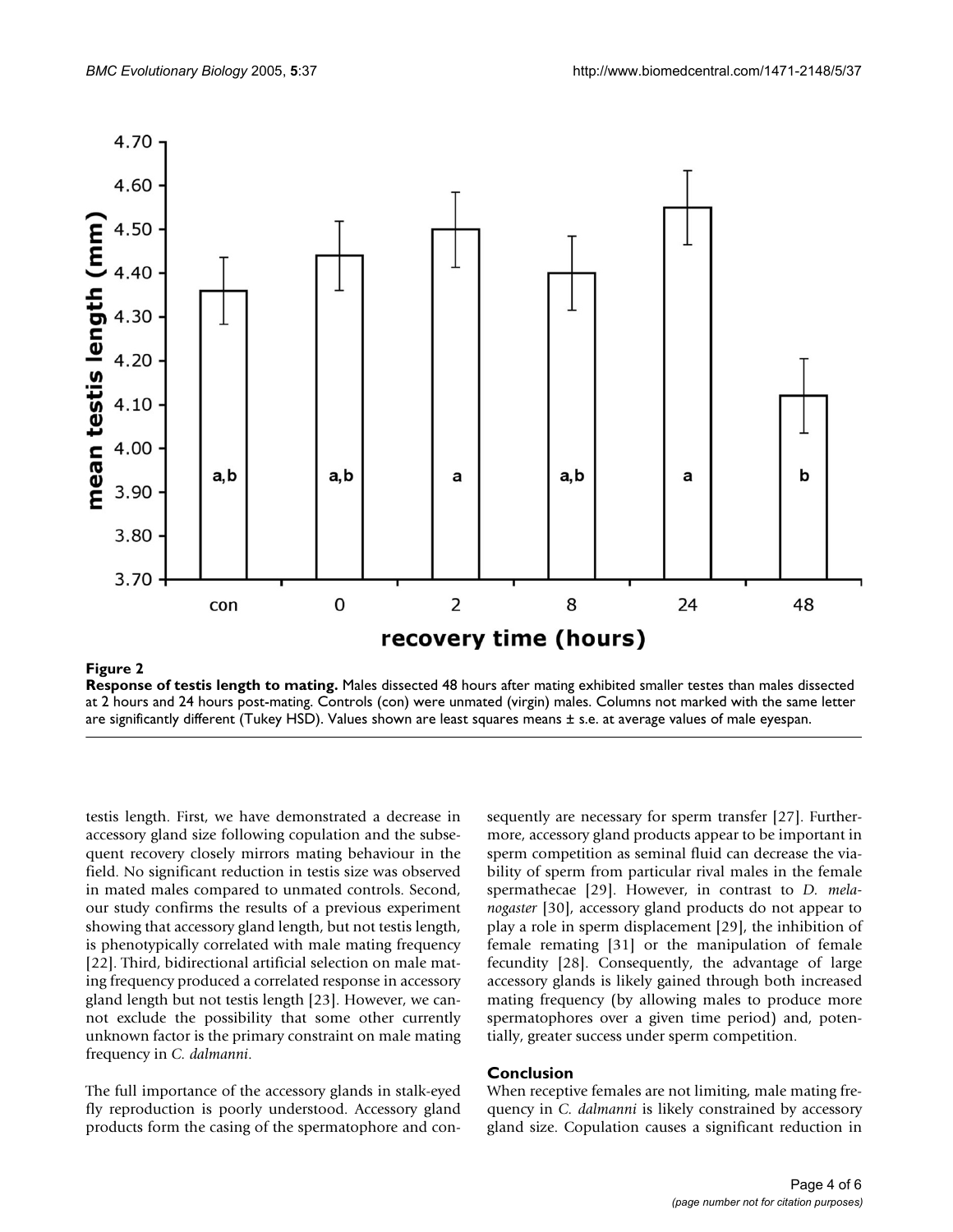accessory gland size and replenishment of the depleted accessory glands follows a time course that is consistent with the observed daily peak in male mating frequency at dawn. There was no reduction in testis size following mating and therefore testis size appears to be of less importance in determining male mating frequency in this species.

## **Methods**

## *General methods*

The base stock was an outbred laboratory population of the stalk-eyed fly, *C. dalmanni*, collected from Gombak, Malaysia in 1993. The stock was maintained in large cages at high population size (typically more than 200 individuals per cage) and with a 1:1 sex ratio. Flies were fed ground corn medium and kept at 25°C on a 12 h/12 h light/dark regime. The regime included a 15-min "dawn" period in which the culture room was illuminated by a single 60-W bulb. All observations of behaviour commenced at the start of this dawn period.

## *Manipulation of male mating status*

Experimental flies were raised from eggs collected in groups of 13 from the population cages and allowed to hatch on moist cotton pads in Petri dishes containing at least 2 g of ground corn (maize). Upon eclosion, flies were segregated according to sex and raised to sexual maturity in groups of 10 housed in 1.5 L plastic pots on an *ad libitum* diet of ground corn. Mating observations were conducted using virgin males aged 6 weeks post-eclosion and virgin females aged 6–8 weeks post-eclosion. Males were randomly assigned to 5 mating status groups: unmated controls  $(n = 36)$ , 0 hours recovery  $(n = 38)$ , 2 hours recovery  $(n = 29)$ , 8 hours recovery  $(n = 30)$ , 24 hours recovery ( $n = 30$ ), and 48 hours recovery ( $n = 30$ ). At artificial dawn, individual males were added to 1.5 L plastic pots containing 6 females, except for control males which were placed in empty 1.5 L pots. The number of copulations over 40 seconds in duration occurring during the subsequent 60-minute period was recorded. Males that failed to mate during this observation period were discarded. Unmated control males and 0 hour recovery males were immediately placed on ice and dissected. Males assigned to other recovery periods were moved individually to 500 ml plastic pots lined with a moist cotton pad and provided with ground corn until the appropriate time of dissection.

## *Morphological measurements*

Males were dissected in a small amount of phosphate buffered saline on a microscope slide. Images of the accessory glands and uncoiled testes were captured using a monocular microscope connected via a video camera to a Macintosh computer with NIH Image (version 1.55). Length was measured by tracing a midline that longitudinally bisected each organ and the mean length of the two accessory glands or testes was used in analyses. Area was measured by tracing the outline of each organ and calculating the longitudinal surface area. Areas of both accessory glands were calculated and the mean used in analyses, but a single randomly chosen testis was measured per individual. Eyespan, was defined as the distance between the outer tips of the eyes.

## *Statistical analyses*

Unless otherwise indicated, general linear models were used to analyse the determinants of reproductive organ size. Initial models included an intercept, male eyespan, recovery time and the eyespan × recovery time interaction. Recovery time was coded into models as an ordinal categorical variable. Stepwise elimination was used to remove terms that failed to significantly improve the fit of the model. Secondary analyses extended the models to include the number of copulations observed which required the exclusion of control males that did not copulate. Data sets did not deviate significantly from the assumptions of general linear modelling.

## **Authors' contributions**

DWR conceived of the study, contributed to the design, carried out the experimental work and statistical analysis, and drafted the manuscript. TC, KF, and AP participated in the design and coordination of the study and helped to draft the manuscript. All authors read and approved the final manuscript.

## **Acknowledgements**

The authors thank Matthew Denniff for assistance with fly rearing and behavioural observations, and two anonymous referees for their helpful comments on the manuscript. This research was funded by awards from the Natural Environment Research Council (TC, KF & AP), the Royal Society (TC) and the Association of Commonwealth Universities (DWR).

## **References**

- 1. Harcourt AH, Harvey PH, Larson SG, Short RV: **[Testis weight,](http://www.ncbi.nlm.nih.gov/entrez/query.fcgi?cmd=Retrieve&db=PubMed&dopt=Abstract&list_uids=7266658) [body weight and breeding system in primates.](http://www.ncbi.nlm.nih.gov/entrez/query.fcgi?cmd=Retrieve&db=PubMed&dopt=Abstract&list_uids=7266658)** *Nature* 1981, **293:**55-57.
- 2. Møller AP: **Sperm competition, sperm depletion, paternal care, and relative testis size in birds.** *Am Nat* 1991, **137:**882-906.
- 3. Gage MJG: **Association between body size, mating pattern, testis size and sperm lengths across butterflies.** *Proc R Soc Lond B* 1994, **258:**247-254.
- 4. Hosken DJ: **Sperm competition in bats.** *Proc R Soc Lond B* 1997, **264:**385-392.
- 5. Stockley P, Gage MJG, Parker GA, Møller AP: **Sperm Competition in fishes: the evolution of testis size and ejaculate characteristics.** *Am Nat* 1997, **149:**933-954.
- 6. Pitnick S, Miller GT, Regan J, Holland B: **Males' evolutionary responses to experimental removal of sexual selection.** *Proc R Soc Lond B* 2001, **268:**1071-1080.
- 7. Hosken DJ, Ward PI: **Experimental evidence for testis size evolution via sperm competition.** *Ecol Lett* 2001, **4:**10-13.
- 8. Leopold RA: **The role of male accessory glands in insect reproduction.** *Annu Rev Entomol* 1976, **21:**199-221.